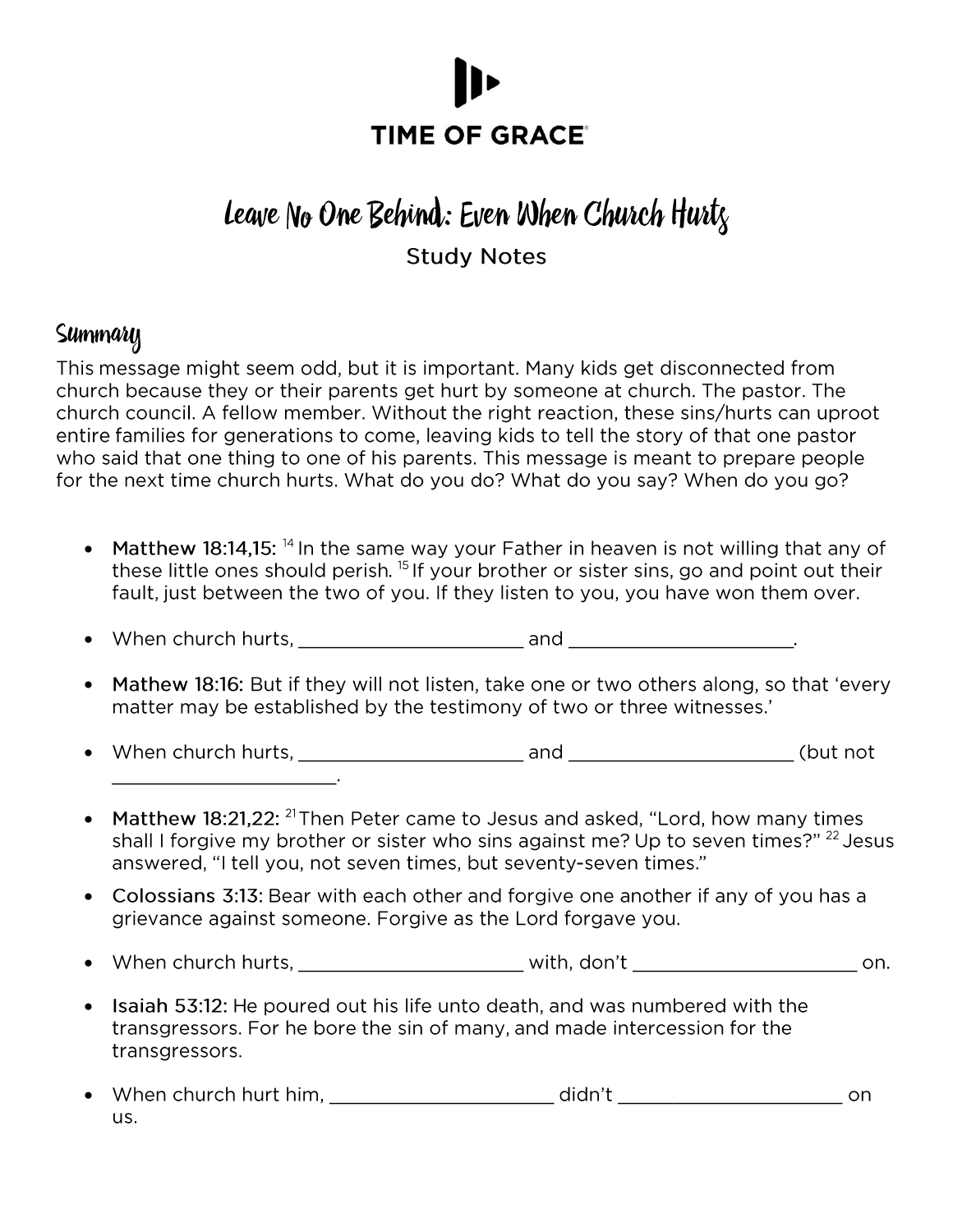# Point<sub>s</sub> to Ponder

- 1. Agree or Disagree: People who run away from conflict will never experience the deepest joys and comforts of belonging to a church family.
- 2. Study all of Matthew 18:10-35. How do God's view of children (verses 10-14), dealing with sin in the church (verses 15-20), and our willingness to forgive in response to God's mercy (verses 21-35) fit together? Write down three insights from meditating on these verses.
- 3. Challenge: If you've been hurt by someone at church, follow Jesus' wisdom and take the first step toward healing.

## Homework for Next Week

Read John 14:1-6.

"To be a Christian means to forgive the inexcusable, because God has forgiven the inexcusable in you." -C. S. Lewis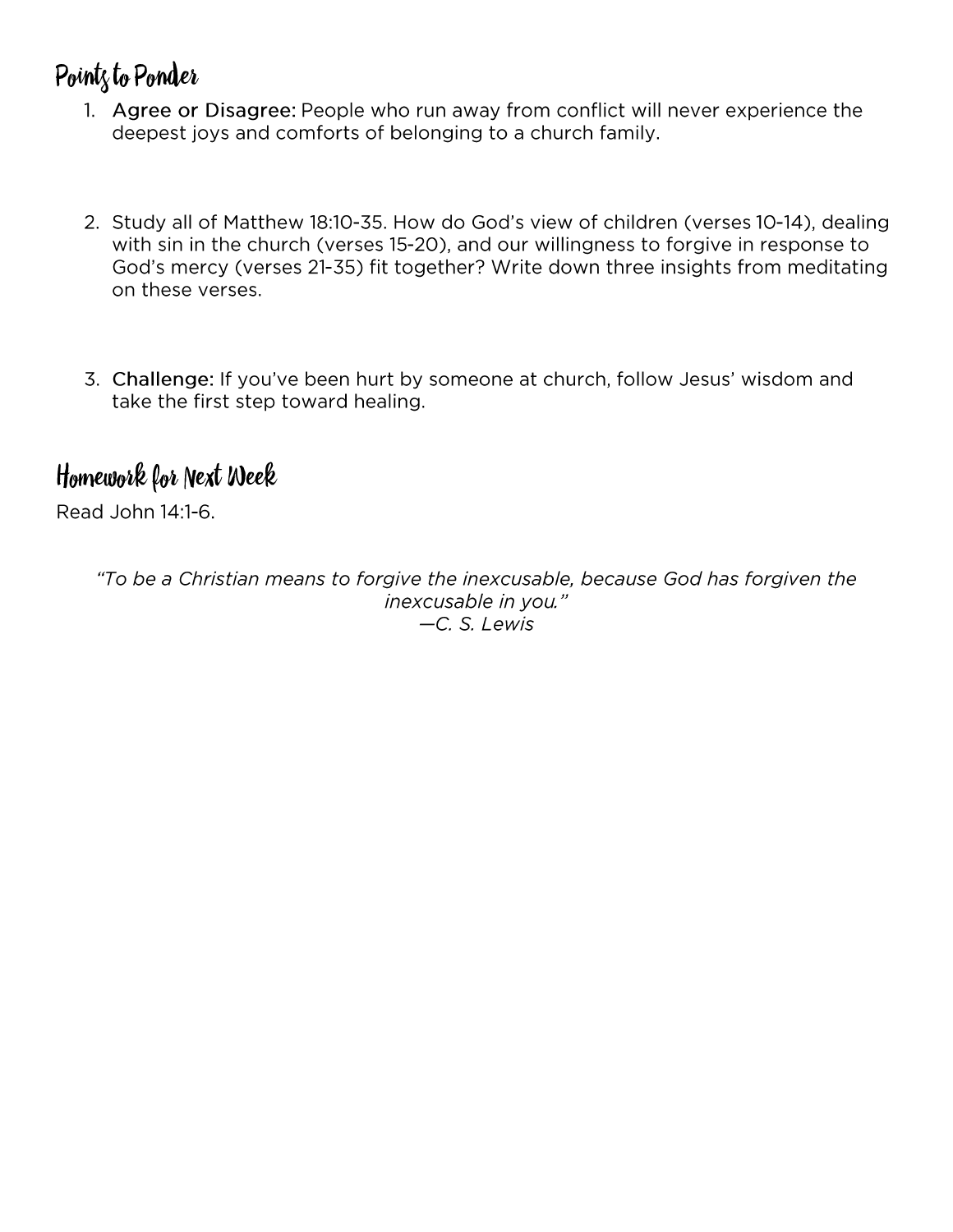#### Time of Grace Ministry **Leave No One Behind: Even When Church Hurts** Matthew 18:1-16, Colossians 3:13 February 23, 2020

#### *Pastor Mike Novotny*

So what are you going to do when I sin against you?

Now thankfully, Jesus actually answered that question. And he answered it with a series of verses that I actually shared with you about six months ago at this church. Ironically, we were in the middle of a sermon series called "Out of Context," and I was trying to study like these phrases that Christians jack and kind of take out of context but when I looked back at Jesus' teaching, do you know what I realized? I had taken it out of context. I was picking up on this one verse where Jesus said, "Where two or three people gather together in my name, I'm right there with them." And I was using that to try and teach our church that, you know, Jesus wasn't just talking about coming to church in worship; he was talking about like having hard conversations when sin happens in the church. When two or three gather to have those conversations, he's right there with them. But what I didn't realize at the time was the context of what made Jesus talk about that very issue. The context was kids. Jesus was in the middle of this long, long sermon about the next generation; about the kids and the grandkids and the little ones who were gathered in church. And it was that context that made him ask that question: What do you do when the church hurts you? If you're not very familiar, in Matthew 18, Jesus' disciples started with this question. They said, "Jesus, what does it take to be great?" Like, if I want to be the best believer on my block, what should I do? What should I be like? And do you know what Jesus' answer was? Be like a kid. Matthew 18 says Jesus called a little kid, had him stand among these grown men with beards, and he says, "If you have faith like that, like the simple faith of a child that just trusts what our Father in heaven says, you are great in the kingdom of God." And then Jesus kept preaching; he started to think about kids and he said, "Oh, by the way, don't sin against these kids. If you do, it would be better to have like a cinder block tied around your neck and thrown into the depths of the sea." Kids are impressionable and how we teach them and treat them, for better or worse, will shape and mold them so don't mess with one of God's kids.

And then Jesus kept going and he said, "And never look down on a kid." Like little kids, you know, might be a handful in church and they might not write the big checks to keep the ministry going and be the most faithful volunteers but God loves children. In fact, he sends his angels to watch over children so never look down on a kid. And then Jesus kept going and he told this story about a shepherd who had a hundred sheep and one wandered away and Jesus said, God loves that one so much, he's not content with the ninety-nine. In fact, in Matthew 18:14, Jesus concluded that story with these words. He said, "In the same way, your Father in heaven is not willing that any of these little ones should perish." Like God doesn't want to lose a single soul from the next generation; that was Matthew 18:14.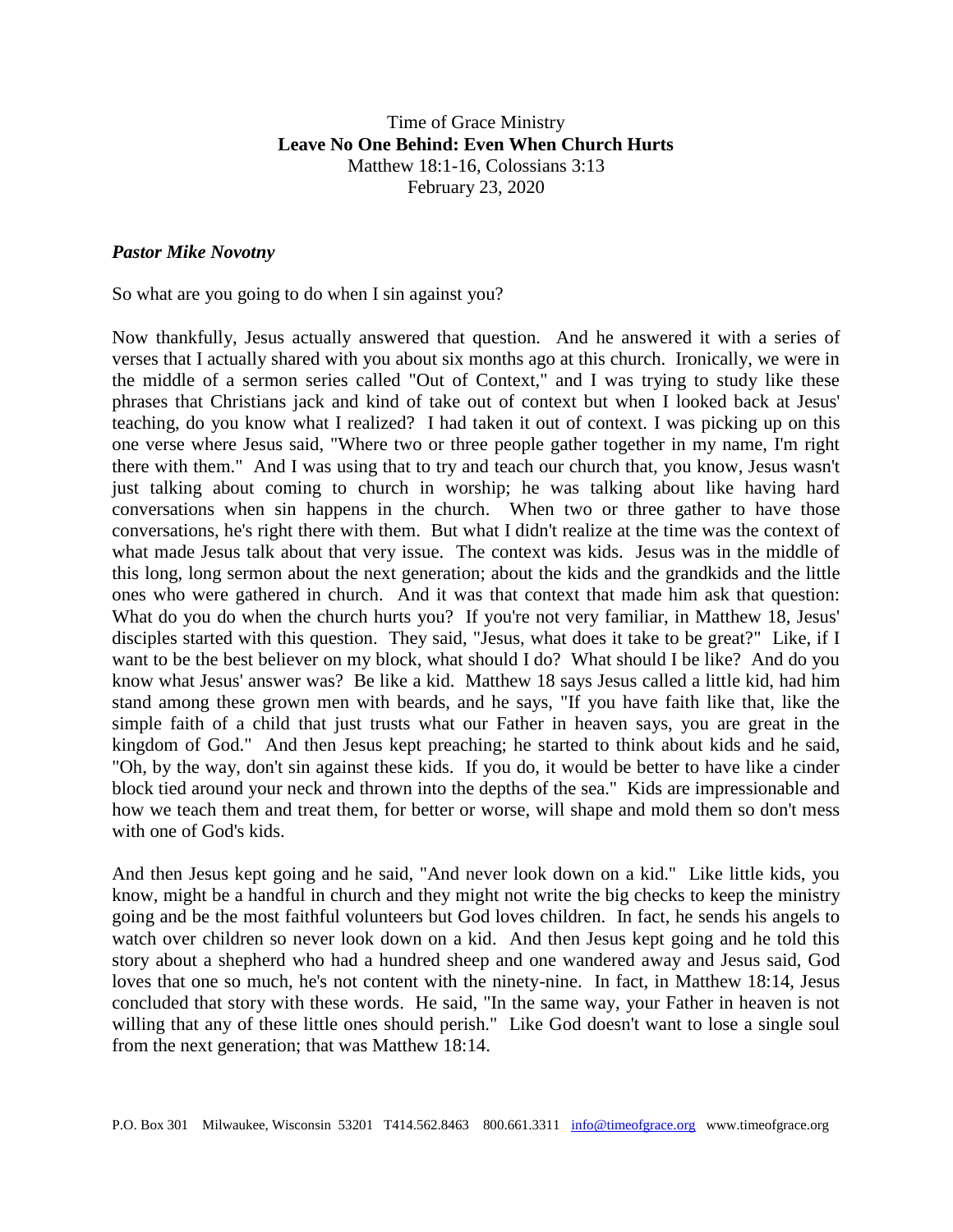But do any of you know what Jesus said next? He said Matthew 18:15. And do you know what that verse says? It says exactly what you and I should do when the church hurts you. Here's what Jesus said: "If your brother or sister sins, go and point out their fault just between the two of you. If they listen to you, you have won them over." That's Jesus' answer to the question when I hurt you, when the church hurts you, when our brother or sister, a fellow Christian sins, you don't run away, you don't bail, you don't find a new church, you don't pray about it, you don't talk about it with other people, you don't bring it up at your Bible study. The very, very first thing you do is you go; you go and have a conversation.

Now I want to put a little asterisk on the teaching because there's something I just don't have time to talk about today but I know is very serious and it affects some of your stories. If the church hurts you like in a very tragic, criminal way, I have a hunch Jesus would not tell you to do this. Alright, so if you've been in something or you ever go through something, God forbid, in the church where you're assaulted or abused, you don't just keep it private and meet behind closed doors with the pastor; that's a much different situation. But for most of the stuff we go through, this is exactly the perfect path. In fact, it's so important, I'd love for you to write it down. Jesus said the very first thing you do is that when the church hurts you, go and you show.

About a month ago, an email popped up in my inbox from a guy I used to pastor and every word of it broke my heart. It turns out in my classic Pastor Mike fashion, I said something really like dumb off the cuff while the cameras were recording and the microphone was on and someone really got hurt. And when he saw the message appear on TV, he was appalled and deeply disappointed in me and he had to show me. He sent me an email and even the subject line made me nervous and the content was even worse. He said after all the years that I had been his pastor, what I said on that single Sunday made him lose all respect for me. He was shocked that I would speak that way and act that way, not just as a Christian, but as a Christian pastor. But can I tell you something? As hard as it was to read, I'm glad that he did because he was taking Jesus' advice and he was going and he was showing. And he gave me the opportunity to be won over.

I replied to his email and I typed the words, "You're right. That was stupid. That was sinful. I wish I could take it back. I've asked for forgiveness. I'm so grateful that Jesus forgives me and I hope you can forgive me, too." In less than a day, do you know what happened? We were good again. He replied to my reply and he said, "Wow. I just realized that pastors are people. That even leaders in the church are going to sin. I really respect the way you reacted to that. I forgive you. I'm not going to treat you like this happened. We're going to move on; we're going to move past it." And in two emails, what would have torn us apart for years, brought us closer together than ever.

And the same thing can happen for you. Let me ask you - has anyone ever hurt you in the church? And have you failed to deal with that tension? And if a face popped into your brain in the five seconds of silence I just gave you, that was a sign from God. It was a sign that you have some homework today and if you want to get to it and get out your phone right now, I would be proud of you. And if you want to excuse yourself and go to the lobby and make a call, the Holy Spirit would applaud you. And if you want to walk away from the live stream or turn off the television and just deal with that tension, it would be the best blessing of your week and maybe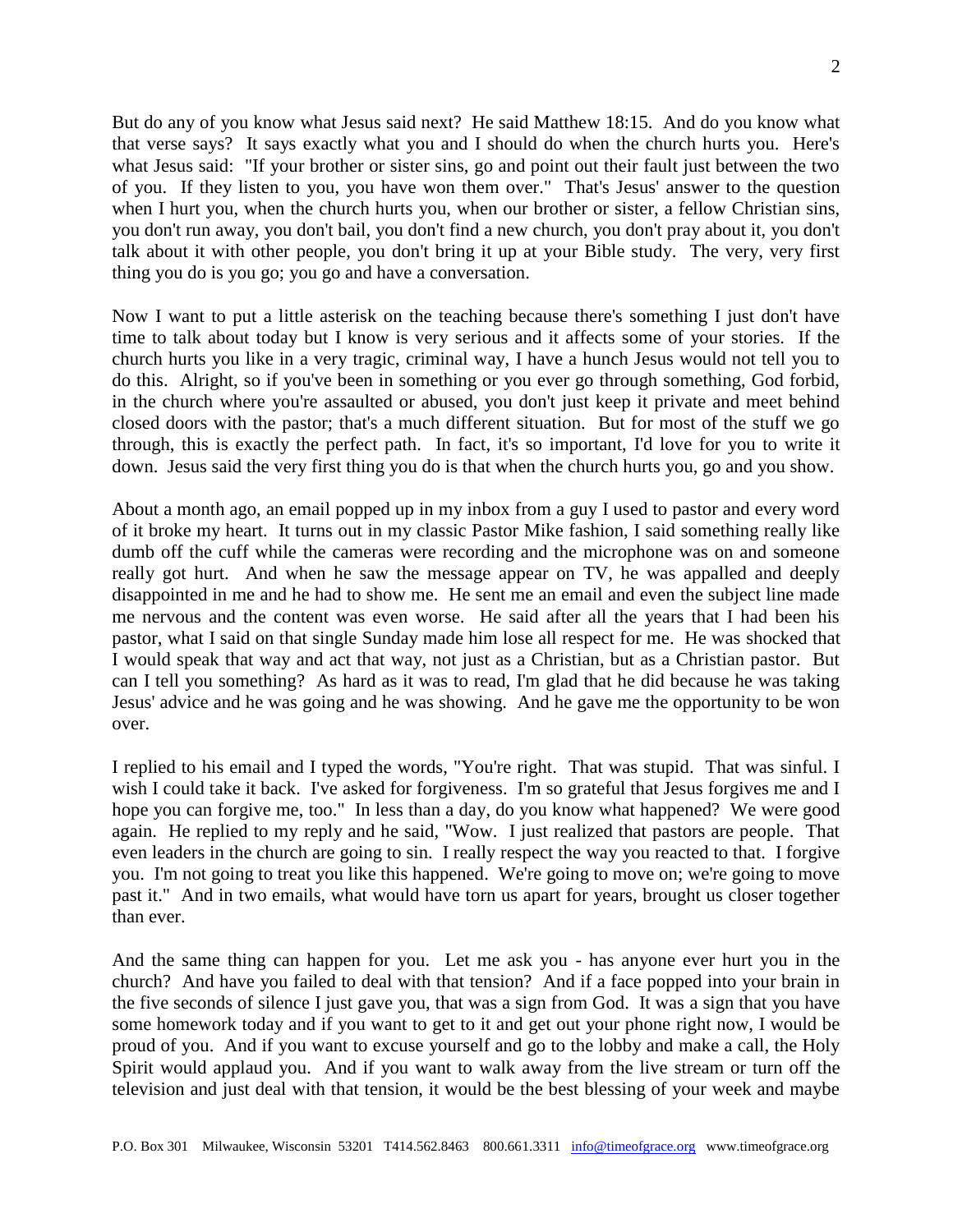your year. Reconciliation is one of the most beautiful gifts. When we can work humbly through sin together and forgive each other in Jesus' name, we become the answer to the prayer that Jesus prayed the night before he bled. "Father, let them be one as we are one." The Bible says how good and how pleasant it is when the family of God lives like family with love and grace and forgiveness instead of bitterness, division, and awkwardness. So according to Jesus, the next time I sin against you, you know exactly what to do. You go and you show.

But what if it doesn't work? Well, Jesus actually has an answer to that question, too. Here's what he says in verse sixteen. He says, "But if they," the sinner, "will not listen, take one or two others along so that every matter may be established by the testimony of two or three witnesses." Now I love Jesus for saying this. He says, when church hurts, you should go and show but this time, not solo. You've got to bring a brother or a sister; someone else so we can work through this and resolve this because we're not moving past this. Church hurts too much and healing is too good to act like that.

It's like these chairs. Let's imagine this chair is you and you have your eyes like fixed on worshiping God well in a local church. But there's this person next to you who had been worshiping by your side in the same direction but then they sinned. It's kind of like they turn away from Jesus and disobey him and they kind of turn their back on you and you show up on Sunday and this is the situation. And so you're trying to listen to Jesus and, you know, you're tapping them on the shoulder, trying to start a conversation, get to the bottom of an issue, but they won't turn, they won't repent. What do you do? Well, Jesus' answer is you bring one or two with you and when you do that, like one of two things is going to happen. Number one, we as a church are going to annoy the snot out of that sinner. Like it's not just going to be you tapping them on the shoulder - a bunch of us - we're going to be tapping them on the top of the head saying, "No, no, no. No, you're not going to hurt people that God loves this much and we're just not going to let you get away with it and come back next Sunday. We're going to deal with this. Like an unaddressed sin is a cancer in the body of Christ and this conversation is the chemo to kill it so we're going to have it." And so maybe, like hopefully, we can get their attention; help them to see that you're not just being sensitive, that this was sin, and in repentance, they ask for your forgiveness. You can go back stronger than ever to worship God together.

Or do you know what else could happen? Those one or two witnesses could tell you that maybe this wasn't the case but maybe this was the case. You know, maybe they sinned but maybe you did, too. Maybe the way you reacted to it was harsh or proud. Maybe instead of talking to them and keeping it quiet, you told everyone and ruined their reputation. Maybe both of us have some owning up to do; some humbling ourselves, some apologizing to bring forgiveness. But whatever the case and whatever the situation, God's greatest goal is that we as a church would be a family that reconciles and makes peace and lives together with one another. That hopefully, side by side by side by side, all of us can worship Jesus with clean hearts and without any tension to pull us apart.

So can I ask - have you let something go too long? Is there a person you try to avoid when you come to church? If I can encourage you, reach out. Try again. Ask for help. God's love for you, for this family in this place, matters way, way too much to do anything less.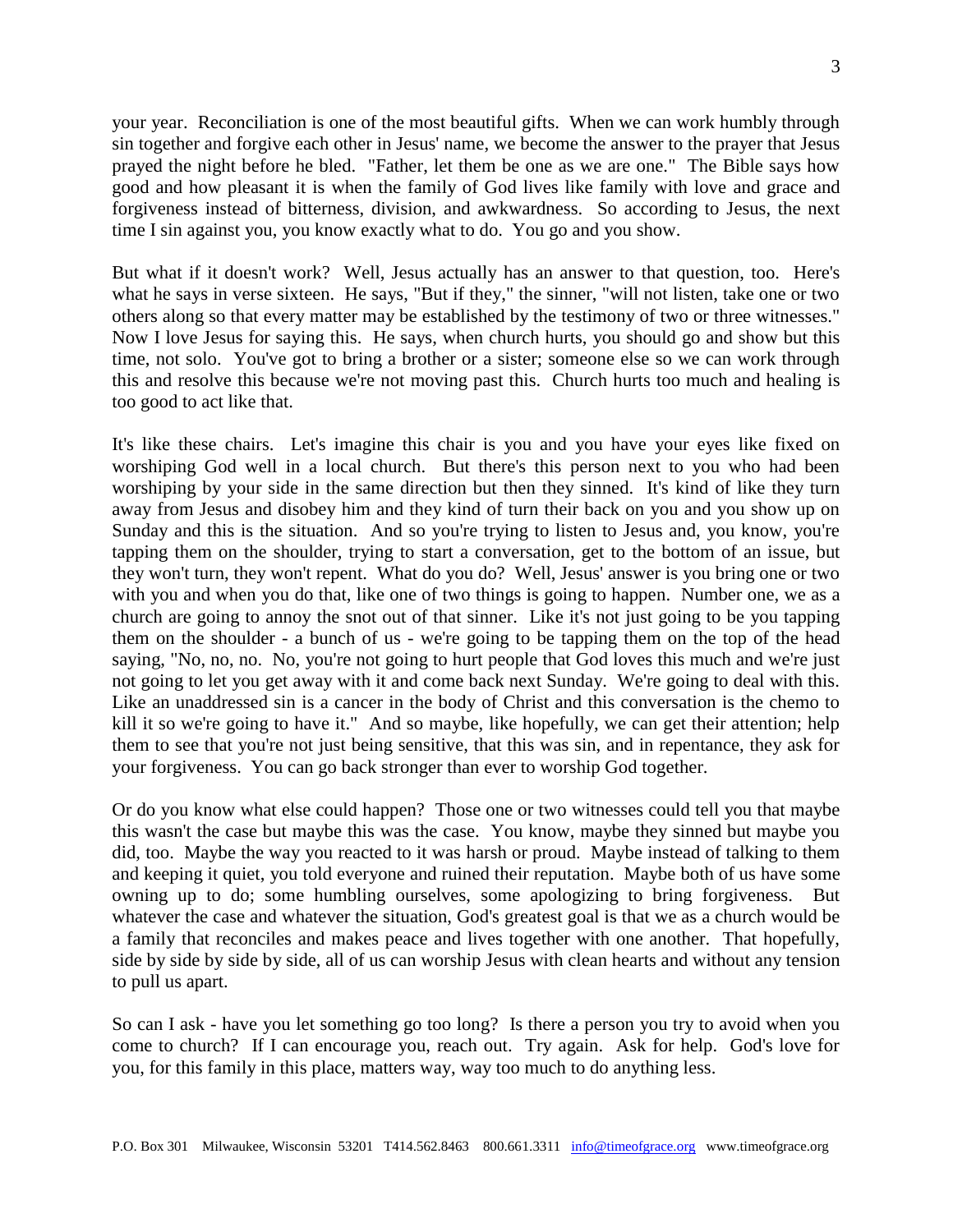Now I wish I had time to walk through the other steps in Jesus' process. If by chance that doesn't work, Jesus actually said there's another step that we can take. I don't have time to cover that today so you can open your own Bible and look at Matthew 18 to see how Jesus answered that question because I want to show you the reaction that one of Jesus' audience had when he first taught these steps. The apostle Peter was one of Jesus' closest friends and he was listening and taking notes in the program of his mind: "Okay, you go and show, you go and show but not solo." But then he raised his hand after Jesus said "Amen" with a question and this was the question: "Then Peter came to Jesus and asked, 'Lord, how many times shall I forgive my brother or sister who sins against me? Up to seven times?' Jesus answered, 'I tell you, not seven times but 77 times.'" And I wish I could have seen Peter's face. Seven times? Wait, wait you're going to bail on someone because they hurt you seven times, Peter? You are not even close. Like, not seven times; seventy-seven. In fact, some people think the original Greek language of the New Testament is 70 times seven. Jesus is saying, "Peter, you keep counting them and when you get to 490, you come back and I'll give you another 490 to count to." You don't bail on people. You don't keep a record of their wrongs. You don't have thin skin in the body of Christ. You have to be strong and bold. You have to have hard conversations time after time. This is the plan of God.

I love how the apostle Paul summarized all of this in Colossians three. He said, "Bear with each other and forgive one another. If any one of you has a grievance against someone, forgive as the Lord forgave you." So what are you going to do when I sin against you? The Bible's answer is you bear with, you forgive, and you remember how much you've been forgiven. That's how we keep unity and love and roots in the Christian church.

So here's the big idea if you're taking notes. When church hurts, God says that we should bear with and not bail on. Why would you - like seriously, if I said something insensitive to you and you gave me another chance and then you gave me another chance and then if you gave me seven chances, I mean, all of your friends would be saying, "Oh my goodness, you've got to get out of that place. What a bozo! Like, you need to run and bail and find someplace new." So why would you be different? And when people get hurt in our age of outrage, we church shop, we church hop, or we church drop. We don't stick with a church like that so why would you? And the Bible probably has, I don't know, 17 answers to that question but I want to share just two today, alright? So before I say "Amen," let me give you two very, very powerful reasons to actually do this and bear with sinners in your church. Here's the first one: Because you will never get to the best blessings unless you bear with. Let me say that again: You'll never experience and get to the best blessings unless you bear with. I'll prove it to you - show of hands, how many of you are married here today? Any couples? A bunch of you. How many of you have been married over 10 years? Alright, don't say it out loud, those of you who've been married over a decade, how many times have you been sinned against in marriage? There's a woman at our last service who laughed out loud when I asked that question and everyone looked at her husband. Can you imagine, like, you could have not a toxic, but a really, really good relationship and you're going to get sinned against more than once or twice or seven times. But if you bail after the honeymoon is over, what are you going to miss? You're going to miss the time when marriage gets really good. When you've apologized and forgiven and worked through a thousand issues and your roots are so deep and thick and strong that you produce the fruit of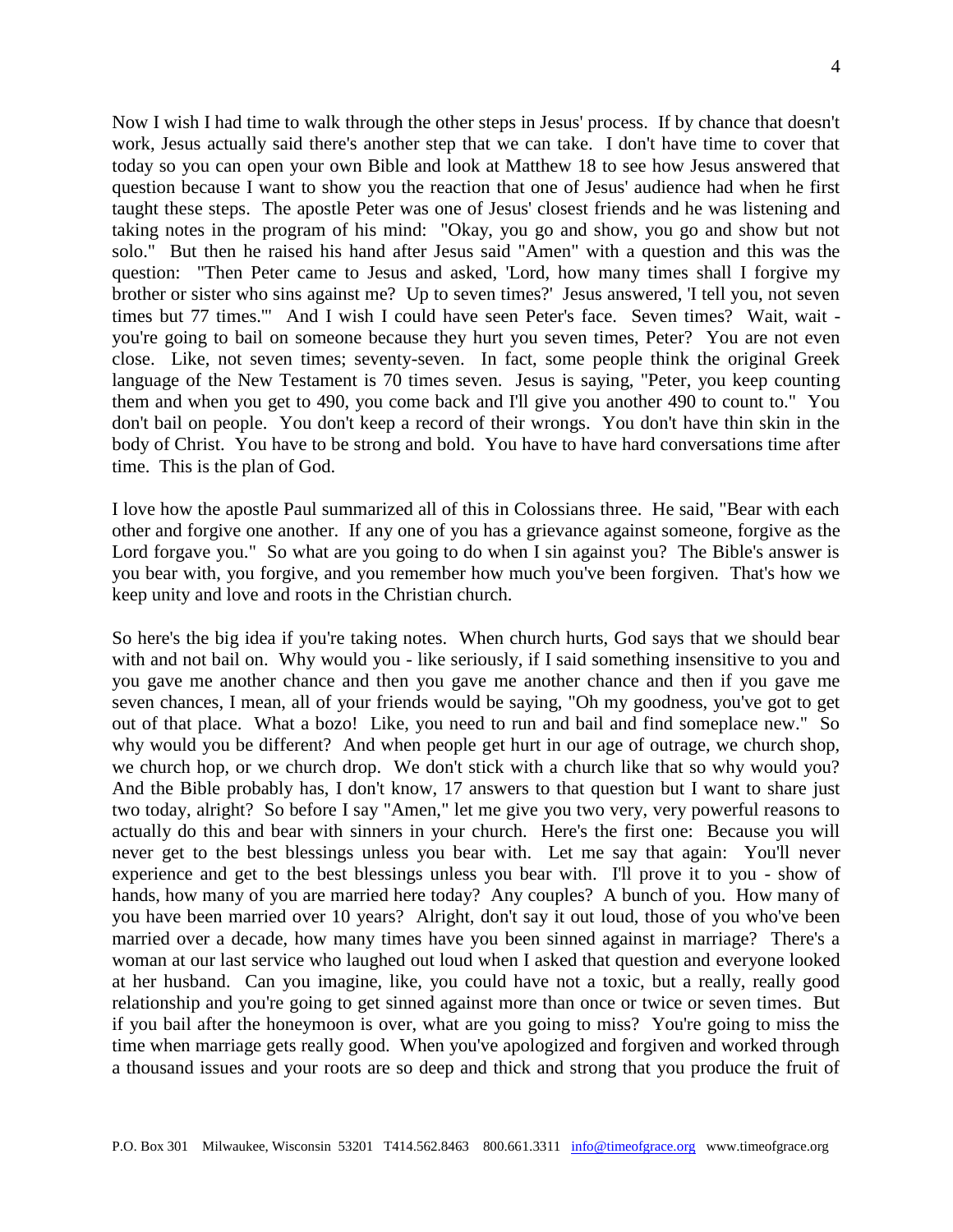love and passion and understanding and intimacy and joy. The best marriages, we don't bail on each other, we bear with each other. Not once or twice or 77 times.

Show of hands, how many of you are parents here today? A whole bunch of parents. Parents, how many times can your kid sin against you before you leave them at the curb? Three strikes and Johnny's out? Can you imagine that conversation? "Hey listen, bud, you pushed the sippy cup off that little tray like six times today so, sorry, but I packed up your Sesame Street suitcase and I called an Uber so thanks for being part of our family." No! We never would and we love our kids, we cherish our kids; we wouldn't trade in our kids for anything. But how many times have they sinned? But we don't bail on them; we bear with them. And as the years go by, that relationship gets really good.

And you've had friendships like this, right? I mean, friendships where you've had misunderstandings and hard conversations but you didn't bail and now those kind of friends that you can like meet with after a year and it feels like you never left off because the most fruitful trees have been through a lot of storms. And the most fruitful Christians are the same. And church is no different. I mean, there can be a honeymoon phase of church when everything is new and exciting and fresh and the preacher's new and you love the music and everyone's great at your Bible study but let me tell you this: Things get really good, really good, when we go through it together. When we have to confess and forgive, know each other, humble ourselves, and forgive each other in Jesus' name, that's when a church is not just a church; it becomes a family - a family of God. So I want to encourage you, don't bail on the church. Bear with it because the best blessings are yet to come.

So that's the first reason I want you to bear with it. The second one, though, is the one that Jesus actually mentioned in the context of Matthew 18. You know, Peter's beard had just hit the ground: Seventy-seven times? And Peter, who always had something to say, I think, was quiet for the first time in his life so Jesus took the opportunity and he told the story. And the story he told Peter started like this. He said, "Peter, once upon a time, there was a king who had a subject in his kingdom who owed him 10,000 bags of gold." Scholars estimate 10,000 bags of gold was like 200,000 days' worth of work. In other words, it didn't matter if he became the CEO of a successful company, he had no chance of paying this off in his lifetime. "So Peter," Jesus said, "do you know what the king did? He had mercy. He took pity and he forgave the guy and he set him free." And do you know why Jesus told that story? So that before we bail on someone who hurts us, we remember the God who didn't bail when we hurt him. I know it's possible that I'm going to sin against you once or twice or maybe 77 times and you might do the same to me. But before we look at each other with anger and bitterness, first, Jesus says, look up. Look up at the God who didn't give you a second chance or three strikes until he kicked you out of the kingdom of heaven but the God who kept bearing with you through thick and thin, weakness and strength, sin, struggle, and addiction. This is the Jesus who was so hurt every time that someone got hurt and yet, instead of running away, he didn't bail on his plan to come to this earth and rescue and save you from your sin.

In fact, there's this great prediction about the life and the work of Jesus in the Old Testament. Isaiah 53 said this: "He," Jesus, "poured out of his life unto death and was numbered with the transgressors," the sinners, "for he bore the sin of many and made intercession for the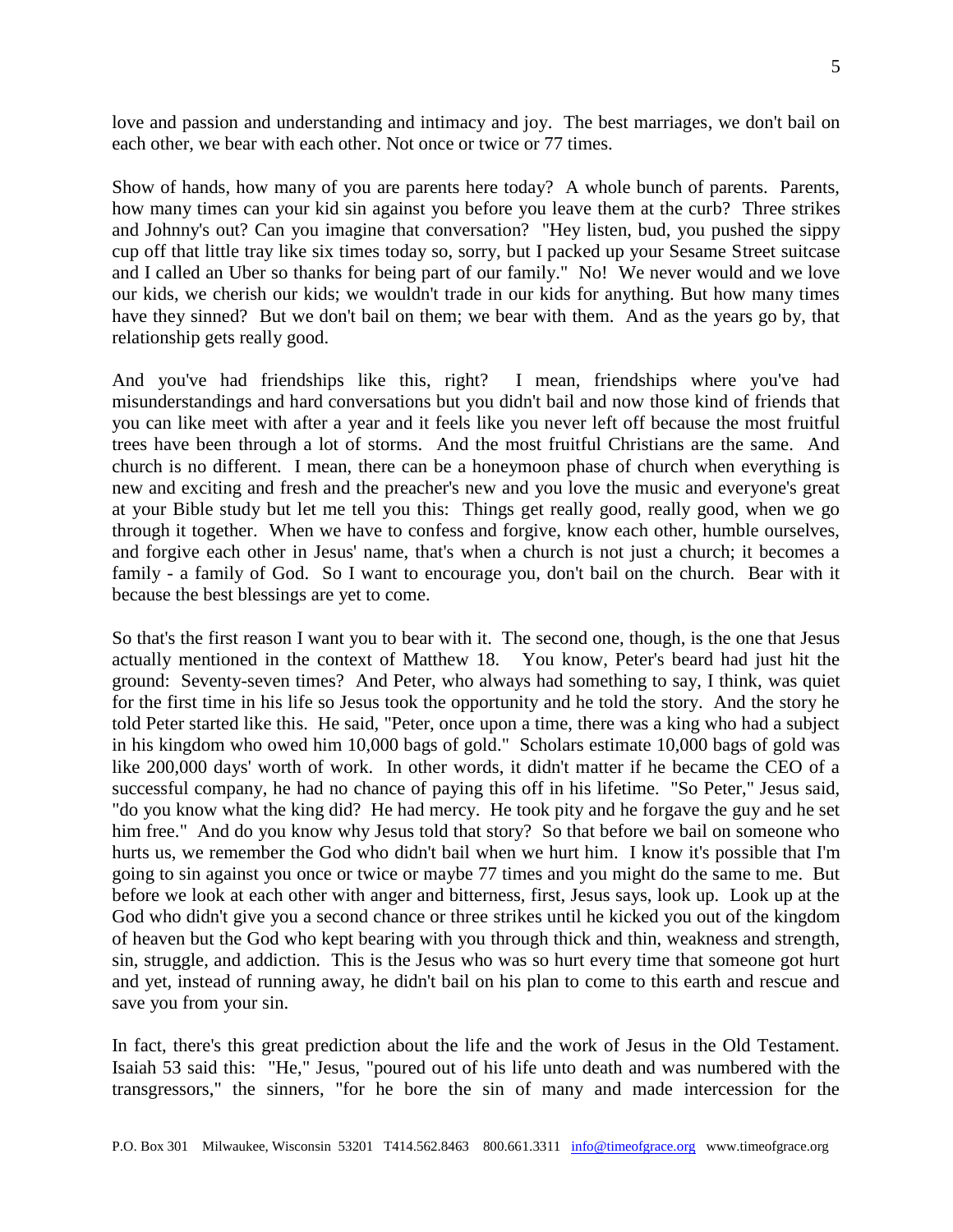transgressors." And when he gave his life, God erased every sin so that he would never, ever, ever have a reason to bail on you. And I want to tell you today, there are no exceptions to that promise. I don't know what your sin, what your struggle, what happened or how many times it did but I know this: He bore the sin of many. He made intercession. Between you and a perfect God is Jesus who intercedes so that no matter how many times you hurt your Father in heaven, he will never, ever bail on you; he'll bear with you.

And come on, isn't this why we want to reach the next generation? We could care less about what church, if it was some club. We don't care about Christianity if it's just some personal belief or self-improvement process but it's not. The reason we want the kids and the grandkids to come to church, to read this book, to be organized in their focused faith in Jesus instead of independently spiritual is because we want them to know this kind of faith. Not to give into the karma that the world peddles where, you know, you get a couple chances but it's going to come back to you. No, we want them to know grace; grace on top of grace. The grace that makes us sing, "God, you set me free from all my sin, from all my weakness, from all my burdens. You took it all and you gave me your love and your grace." That's what I want for my kids. I don't know what sins they'll commit in their future but I always, always, always want them to know that there is a Jesus who will never bail. He will bear with them because he already bore sin for them.

Now brothers and sisters, when we can do that, whew, church gets so good! When we remember the best blessings that are yet to come and the God who bore with us, we can have hard and holy conversations. Just like these people had with me. Let me show you a picture of an incredible family. That's little Henry in the middle; he was at our last church service. And those are his parents, Holly and Zeb. They gave me permission to show you this picture and to tell you a little bit of their story because Holly and Zeb are amazing people. They're not perfect people and they'd tell you that they have a lot of things to improve in their Christian life but they're fruitful, Christian people. They gather here in worship, they bring their kid even though it's hard when you have a little one, trying to corral him in church. They do life together with people in community, they pray for our family, they encourage people, and they forgive people at our church. They give generously of their skills. You might see Holly playing keyboards in worship; Zeb's an incredible graphic designer who blesses our church and gives his time and his talent. They're really, like, people who are rooted in Jesus and because of that, their son gets so much grace. He was here in church to hear about grace and sing about grace; to hear me preach about the God of amazing grace and forgiveness. But do you know the only reason that happened? Because those two didn't bail on me. A couple of years ago before Henry was born, once again, I stood right here and once again, I said something I wish I could take back. I was kind of clueless when the words came out of my mouth how personal they would be for Holly and how much they would hurt. And I would have expected her to bail. I mean, I've been a pastor long enough; I know what people normally do. But she didn't. Instead, she decided to go and show. And we sat down and we talked and I got to apologize and she, like Jesus, forgave. And now, here they are, a blessing to our church, showing me love, making me a stronger, sharper Christian. And do you know what happened like two hours ago? I never could have predicted it. I got done preaching this very message, putting up this very picture, and I sat down and do you know who toddled over to me? That kid. And I don't think I've ever picked him up in my entire life and he put out his arms to me and Holly said, "Henry, Henry, come here; come